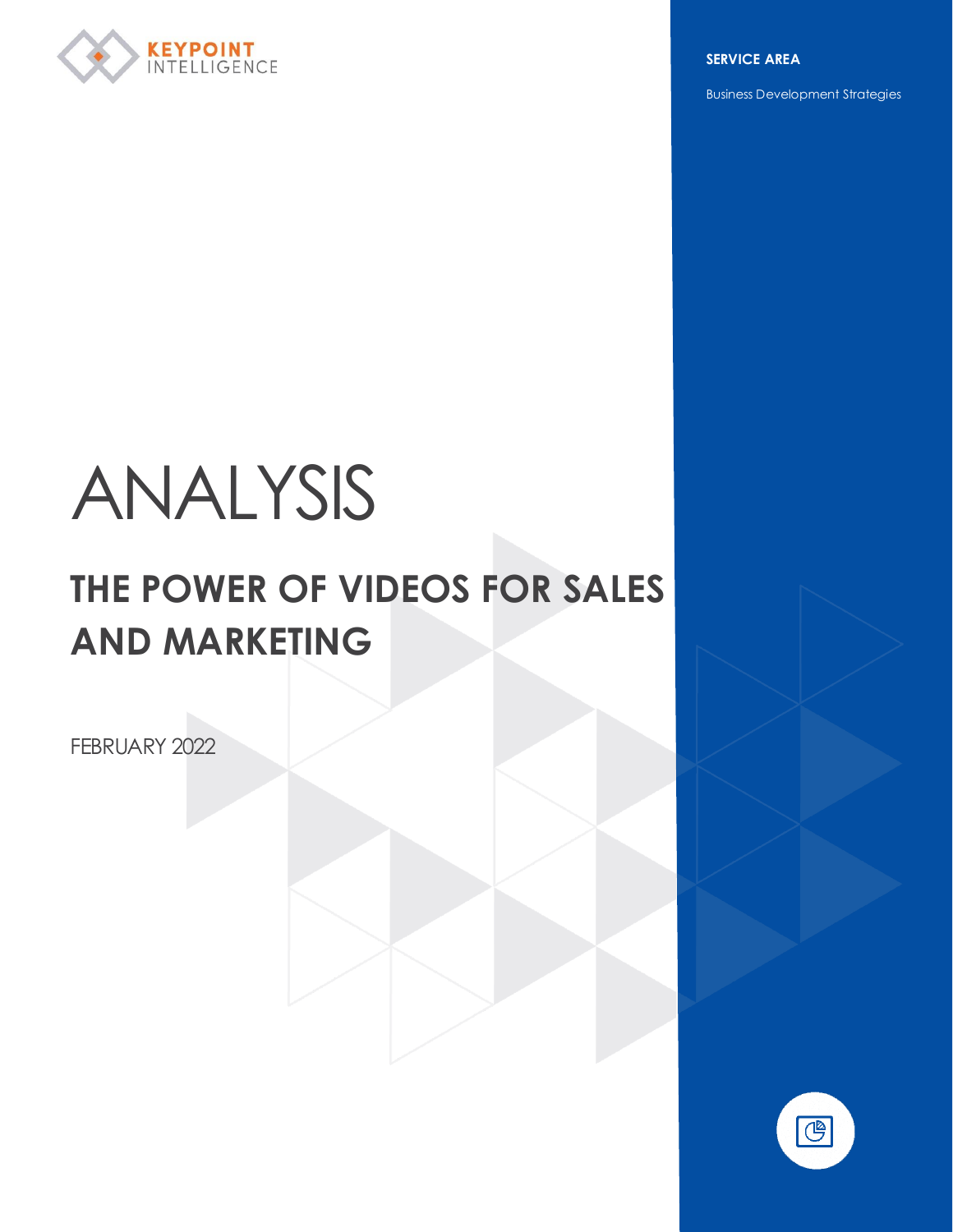

### **Table of Contents**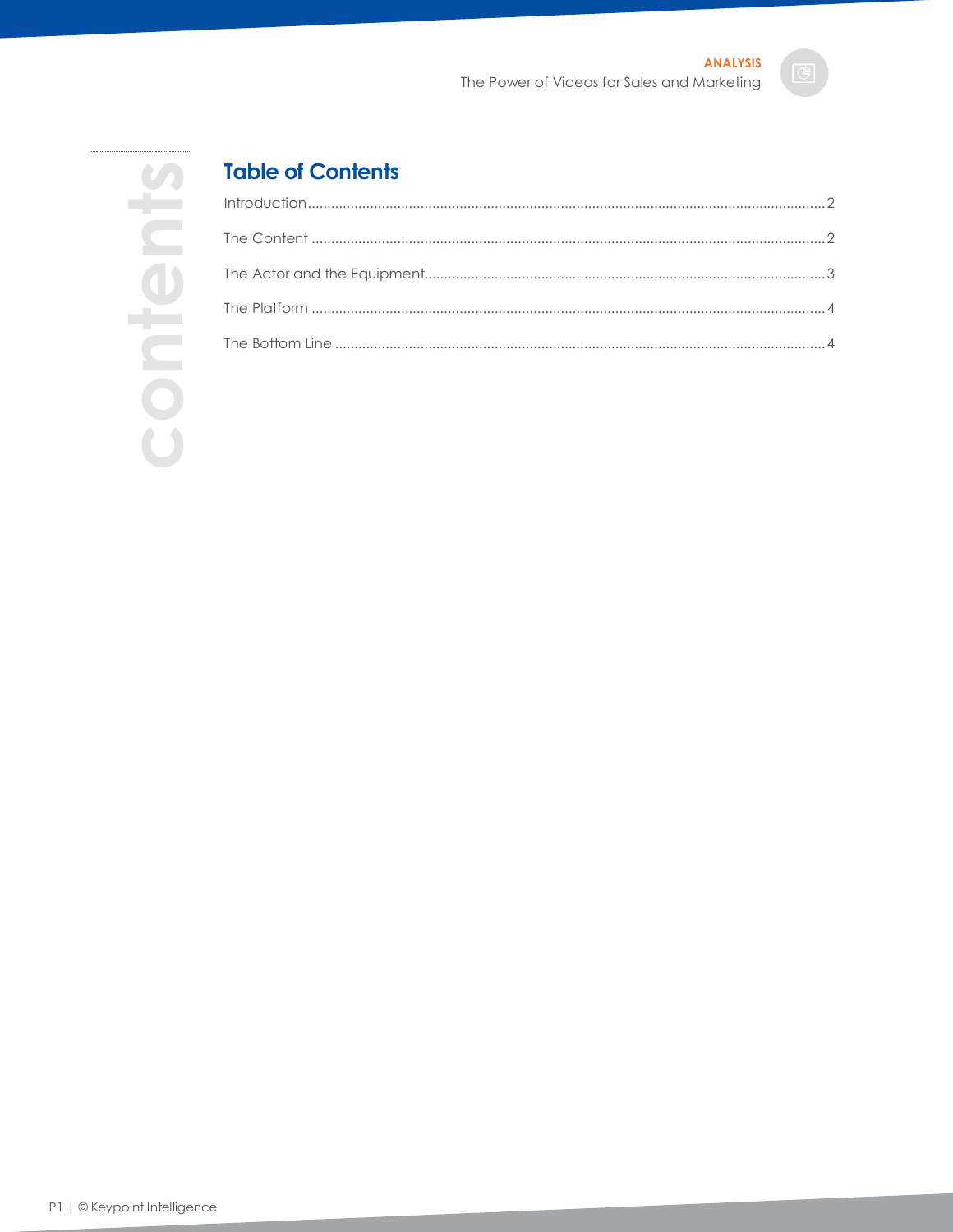#### <span id="page-2-0"></span>**Introduction**

Videos are everywhere! During 2021, YouTube alone reported that over a billion hours of content is watched on its platform every day. The use of videos is also becoming increasingly prominent in the business world. With the increased production of videos, standards for production quality and delivery methods are improving all the time. Because of this, many print service providers (PSPs) don't believe they have the necessary resources to produce quality videos in-house. The good news is that you don't need a team of Hollywood writers or a film crew to create compelling content and have it seen.

This article explores best practices for today's marketers when it comes to making videos, including the type of content you can create, the tools and presentation you'll need, and the platforms you'll use. There has never been a better time for marketers and sales teams to include video in their content mix. The video platform allows you to succinctly illustrate the value of your services, highlight product announcements, feature customer interviews, provide demonstrations, deliver educational webinars, and so much more.

#### <span id="page-2-1"></span>**The Content**

Our relationship with video has experienced a fascinating evolution over the years. Parents often worry that too much screen time will deteriorate their kids' bright minds, but video has become one of today's most effective formats for dispensing information. When done well, video content can deliver messages across multiple senses, including sight, sound, and the subconscious. The medium provides the ability to deliver your marketing and sales messages in a single concentrated and palatable package.

Naturally, using video for business marketing purposes is a bit different than using video to gain social media followers on a personal account. A corporate video's message must be succinct and deliver a clear call-to-action for business-to-business and business-toconsumer purposes. PSPs are of course not looking to compete with the viral cat videos or TikTok memes that can garner millions of views. Even so, you can still stand out and achieve "influencer" status within the print market by curating a stream of engaging and exciting videos.

No one would argue that print is a visual medium, and this knowledge might make it seem logical to only use still images when demonstrating your company's capabilities. Although traditional print remains a viable marketing option in many cases, video offers the opportunity to bring static content to life. Here are just a few of the more popular video types:

• **Product Videos:** Diagrams and dialogue do a decent job of explaining the value of personalized print or variable data work, but consider the power of showing a production print run with each print coming off the press unique from the one

P2 | © Keypoint Intelligence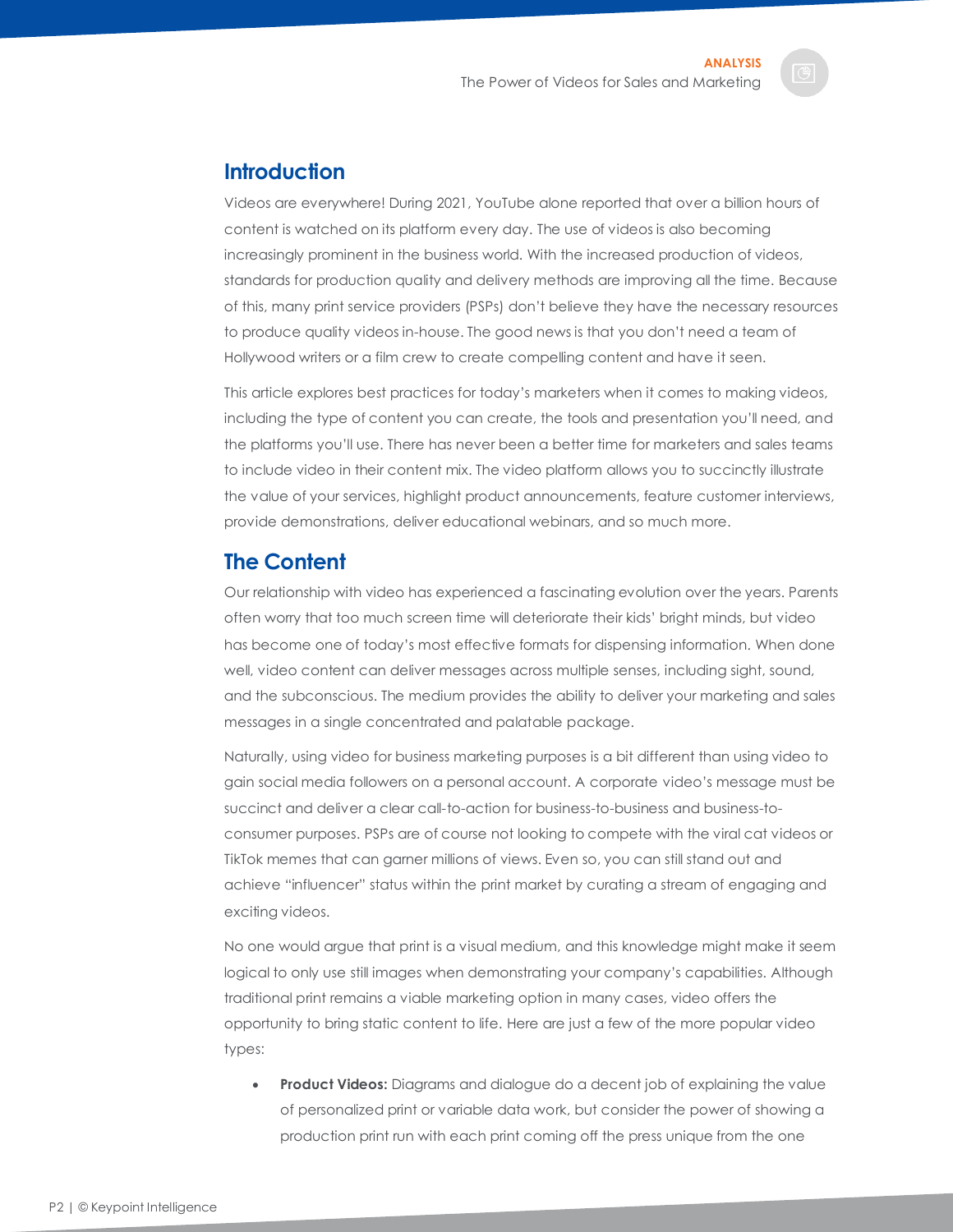before and the one after. Video connects images in real-time, removing the need for your prospects and customers to conceptualize your services themselves. You can take all the guesswork out of the equation by simply recording a variable data production run and adding audio commentary.

- **Brand Videos:** Sharing your story is a great way to communicate your company's mission and values with your intended audience. Today's customers are attracted to companies with a purpose, so think about why you're in business and communicate your mission. A brief narrated video can enable you to deliver your message with emotion and conviction. You can even share customer testimonials to reinforce your message. These same videos will also come in handy when it's time to recruit new talent!
- **Explainer Videos:** Similar to product videos, explainer videos work well if you offer a service or product that is not easily understood. For example, a short clip that describes how cross-media works is a perfect way to help your prospects and customers visualize a complete solution. These types of videos are extremely popular in today's marketing environment. They should be brief, engaging, and offer answers to common questions.
- **Educational Videos:** If you are hoping to increase your position in the market as a subject matter expert, you must provide insight. Educational videos can increase the trust that others place in your brand by informing prospects or customers that you're not there simply to sell something. In today's sales and marketing environment, it is especially important to provide value before price.

Regardless of the type of video you choose to create, it's not enough to simply create a clip that will be visible on your website or other social media platforms. Search Engine Optimization (SEO) will increase awareness of your videos and make them work harder for you. The use of keywords and trending topics will increase viewership and the frequency with which videos are shared. According to online video editing firm Moovly, your business is 53% more likely to show up first on a Google search if you have a video embedded on your website. This is very likely due to the parent relationship that Google has with YouTube.

#### <span id="page-3-0"></span>**The Actor and the Equipment**

The technology behind recording and delivering video content is more advanced than ever. For that reason, incorporating this technology into your sales and marketing efforts has never been easier. The barrier to entry was once much larger due to the cost of equipment, but studio-quality cameras and microphones are now available at consumerlevel prices. At the same time, however, don't become so enraptured with the available technologies to the point that you overlook the importance of quality videos. Creating an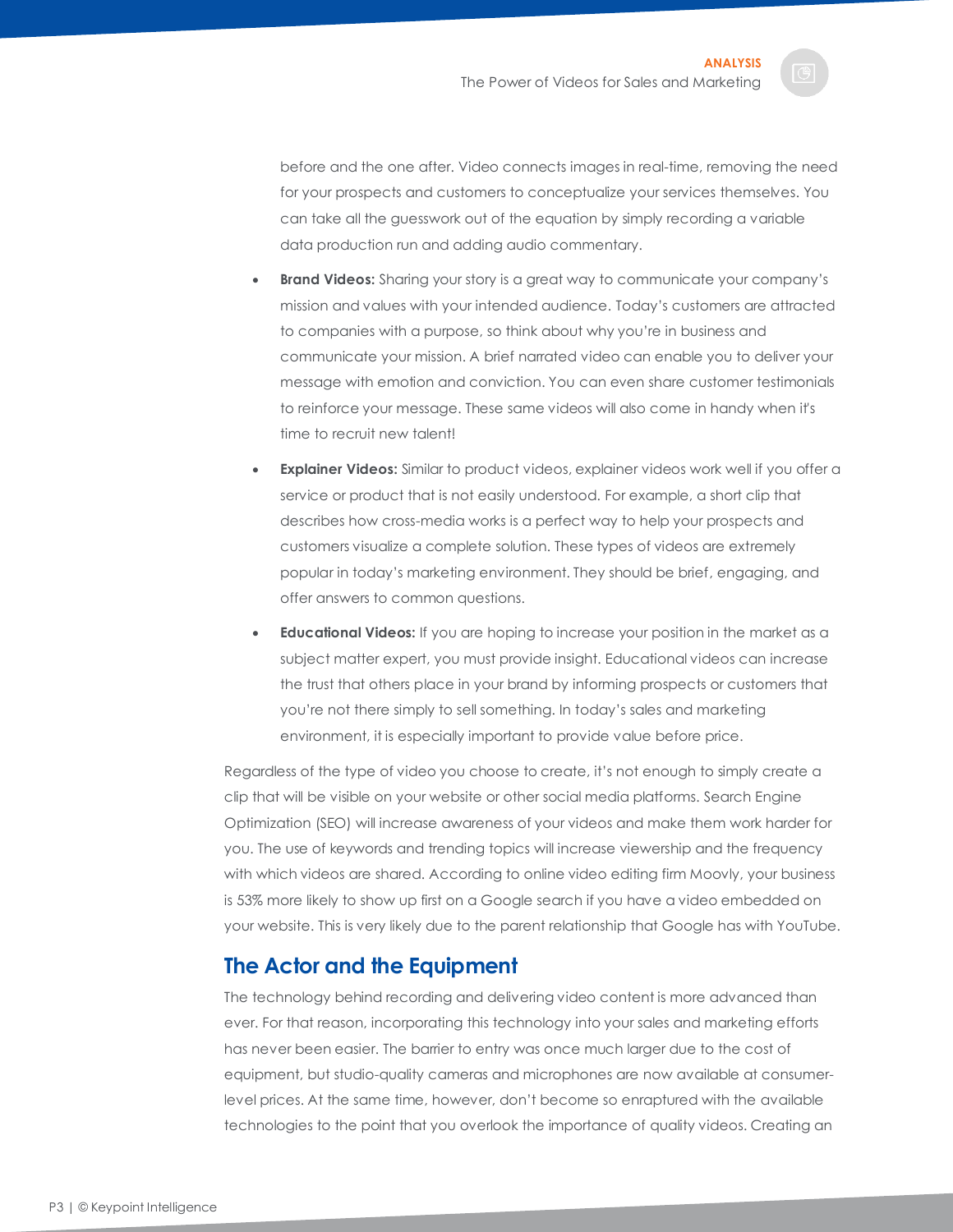engaging video is about presenting your best self, and it is crucial to the value of the content you deliver.

One of the biggest mental blocks associated with creating video content is getting started. People who are not actors by nature might be unsure how to present themselves. Trust and credibility are easier formed when your act and speak in a natural tone rather than trying to put on a show. In other words, be yourself!

Marketers and salespeople know that customer profiles and personas make it easier to connect and communicate, and the same holds true with video content. In some cases, it might be necessary to change your tone or how you present content based on your intended audience. To present a clear and focused message, start by creating an outline that describes your audience, their knowledge level, and the action you want them to take. Whether you step in front of the camera yourself or hire with more presenting expertise, do the work upfront to be sure that what you deliver is well-received.

#### <span id="page-4-0"></span>**The Platform**

Video viewers make social contracts with each video they watch, which varies from platform to platform. On TikTok, Twitter, and Instagram, users expect videos to entertain and inform in thirty seconds or less. These viewers are often scrolling through their feeds quickly, so they don't want to linger on a single post for too long. Those who access YouTube are a bit more patient, with the acceptable video time ranging from one to ninety minutes. Video content that adheres to the expectations of the platform's users will usually come out on top. If this seems like a lot to keep track of, bear in mind that your videos don't have to exist in a single bubble. If you've already created an in-depth brand video or product demonstration for YouTube, clever editing could break it up for a series of posts on TikTok or Twitter. Creating videos that can be repurposed is a great way to keep your content output high and lasting beyond a single purpose.

**opinion**

#### <span id="page-4-1"></span>**The Bottom Line**

The psychology behind viewing habits is a curious one. A six-hour movie would be scoffed at, but many people would happily binge through six episodes in one sitting if they are broken up into one-hour chapters. That's because we seek more instant gratification by our very nature in today's fast-paced environment. In the series episode example, each chapter would offer a fulfilling beginning and endpoint without forcing the viewer to wait six hours for a payoff. Even more importantly, the viewer will still want more at the very end. Video is a powerful way to present your brand's story and captivate your audience with the solutions you deliver. We've all heard the old cliché that a picture is worth a thousand words… so just imagine how much you could say in thirty frames per second!